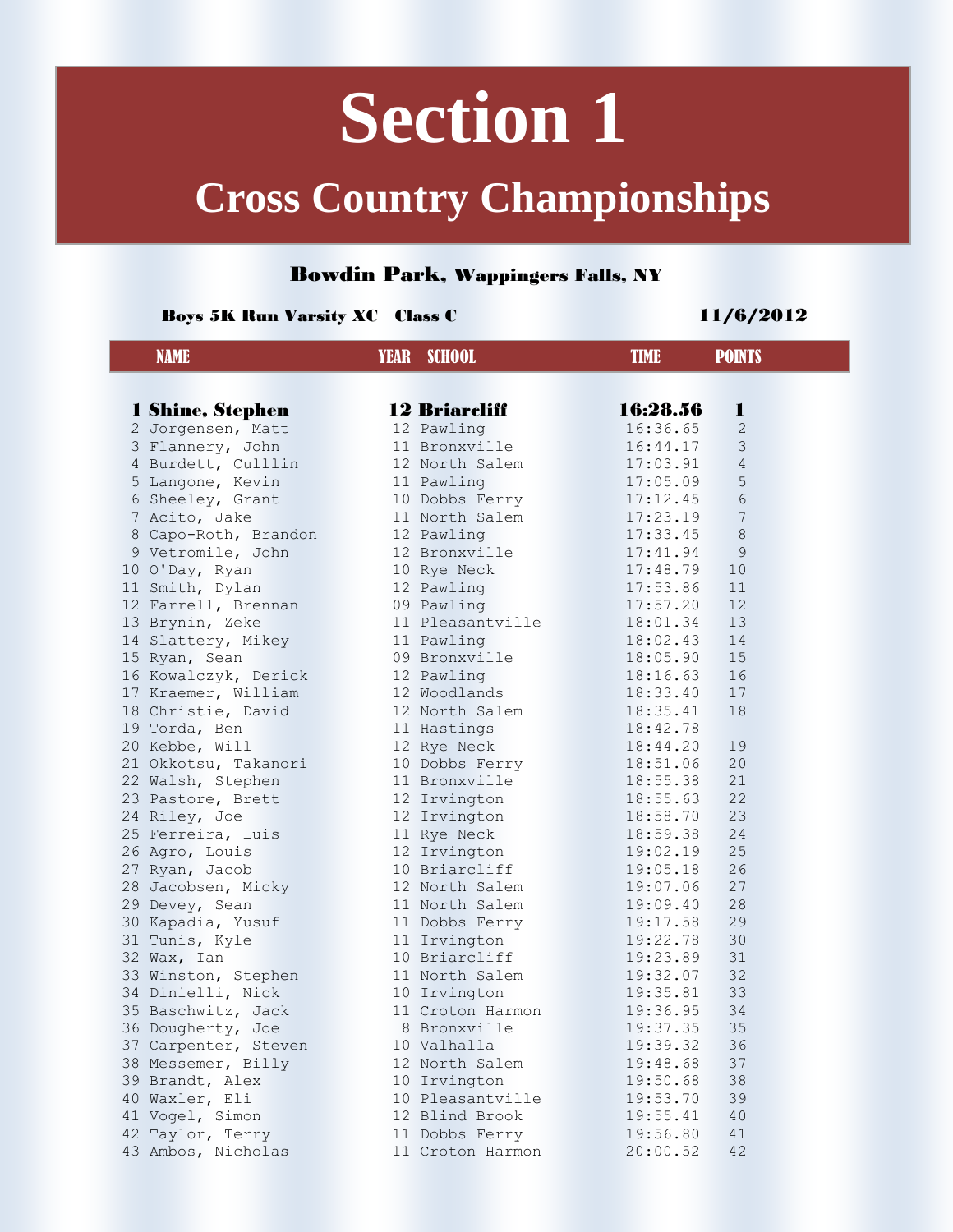44 Coburn, Eamon 1<br>45 Butcher, Mac 1 45 Butcher, Mac 46 Neuendorf, Matt 0 47 Paparo, Mark 48 Cohen, Sam 49 Terilli, Michael 50 Sanduski, Kyle 51 Belmar, Brandon 0 52 Sheeley, Calvin 53 Hayes, Owen 54 Huang, Aaron 55 Orozco, Giovanni 0 56 Dougherty, Jack 57 Tovt, Ed 58 Colombini, Brian 59 Garcia, Joel 60 Naeem, Samir 61 McMlain, Kristofer 62 Erdman, Christopher 63 Benetti, Joe 64 Fraioli, Sam 65 Hickey, Keith 66 Cuateco, Henry 67 Pennacchio, Joseph 68 Cant, Richard 69 Barrios, Henry 70 Berger, Drew 71 Wollowitz, Bram 72 Pappas, Armand 0 73 Waldron, Michael 74 Rosenberg, Jason 75 Derbabian, Nick 76 Nolan, George 77 Mayell, Rohan 78 Holmgren, Tristan 79 Sterne, Ben 80 Goldstein, Hunter 81 Booth, Daniel 82 Gaines, Jacob 83 Hayes, Kevin 84 Gutner, Alex 85 Farquason, Raheem 86 Barrios, Steven 87 Meredith, Kevin 0 88 Hunce, Peter 0 89 Herrera, Louis 90 Lara, Gabrial 0 91 Taglia, Phineas 92 Michael, Richard 0

| LO.                 | Pleasantville                  |  | 20:01.26             | 43<br>44 |
|---------------------|--------------------------------|--|----------------------|----------|
| 9                   | 11 Pleasantville<br>Briarcliff |  | 20:01.50<br>20:02.14 | 45       |
|                     |                                |  | 20:05.52             |          |
|                     | 10 Irvington                   |  |                      | 46       |
|                     | 12 Briarcliff                  |  | 20:06.16             | 47       |
| LO.                 | Briarcliff                     |  | 20:10.08             | 48       |
| 12                  | Pleasantville                  |  | 20:13.18             | 49       |
| 9                   | Woodlands                      |  | 20:14.89             | 50       |
| 9                   | Dobbs Ferry                    |  | 20:21.04             | 51       |
| $\overline{1}$      | Bronxville                     |  | 20:24.26             | 52       |
| $\overline{1}$<br>9 | Pleasantville                  |  | 20:26.45             | 53       |
| $\overline{1}$      | Valhalla                       |  | 20:30.99<br>20:34.68 | 54       |
| $\sqrt{2}$          | Bronxville                     |  |                      | 55       |
| $\overline{1}$      | Hastings                       |  | 20:41.69             |          |
| LO.                 | Croton Harmon<br>Valhalla      |  | 20:45.17<br>20:45.41 | 56<br>57 |
| $\lfloor 1 \rfloor$ |                                |  | 20:45.97             | 58       |
| LO.                 | Rye Neck                       |  | 20:47.90             | 59       |
|                     | Rye Neck<br>12 Hastings        |  | 20:49.29             |          |
|                     | 12 Pleasantville               |  | 20:50.81             | 60       |
| LO.                 |                                |  | 20:58.52             | 61       |
| $\sqrt{2}$          | Rye Neck<br>Dobbs Ferry        |  | 21:03.97             | 62       |
| LO.                 | Woodlands                      |  | 21:08.03             | 63       |
| $\overline{1}$      | Briarcliff                     |  | 21:19.86             | 64       |
| $\sqrt{2}$          | Albertus Magnus                |  | 21:21.27             | 65       |
| LO.                 | Woodlands                      |  | 21:23.44             | 66       |
| L 2                 | Blind Brook                    |  | 21:29.40             | 67       |
| LO.                 | Rye Neck                       |  | 21:31.88             | 68       |
|                     | 09 Croton Harmon               |  | 21:32.73             | 69       |
| LO.                 | Albertus Magnus                |  | 21:33.99             | 70       |
| $\overline{1}$      | Blind Brook                    |  | 21:48.51             | 71       |
| LO.                 | Croton Harmon                  |  | 22:07.69             | 72       |
| LO.                 | Hastings                       |  | 22:18.29             |          |
| LO.                 | Blind Brook                    |  | 22:33.11             | 73       |
|                     | 12 Valhalla                    |  | 22:39.04             | 74       |
|                     | 12 Dobbs Ferry                 |  | 22:44.20             | 75       |
|                     | 12 Blind Brook                 |  | 23:08.69             | 76       |
|                     | 11 Woodlands                   |  | 23:18.50             | 77       |
| $\sqrt{2}$          | <b>Blind Brook</b>             |  | 23:38.20             | 78       |
|                     | 10 Albertus Magnus             |  | 23:54.36             | 79       |
| $\lfloor 1 \rfloor$ | Blind Brook                    |  | 24:13.42             | 80       |
|                     | 12 Woodlands                   |  | 24:20.45             | 81       |
| L 2                 | Woodlands                      |  | 24:21.78             | 82       |
| 9                   | Albertus Magnus                |  | 24:27.07             | 83       |
|                     | 09 Valhalla                    |  | 24:36.02             | 84       |
| LO.                 | Albertus<br>Magnus             |  | 25:54.53             | 85       |
| 9                   | Albertus<br>Magnus             |  | 25:55.12             | 86       |
| LO.                 | Valhalla                       |  | 29:08.65             | 87       |
| 9                   | Albertus Magnus                |  | 31:56.93             | 88       |
|                     |                                |  |                      |          |

### **Team Scores**

| Team                   |                   | Total 1 2 |                |         | $3 \quad 4$       | $5^{\circ}$ | $\ddot{\mathbf{6}}$ |    |
|------------------------|-------------------|-----------|----------------|---------|-------------------|-------------|---------------------|----|
| 1 Pawling              |                   | 38        |                |         | 2 5 8 11 12 14 16 |             |                     |    |
| Total Time: 1:27:06.25 |                   |           |                |         |                   |             |                     |    |
|                        | Average: 17:25.25 |           |                |         |                   |             |                     |    |
| <b>2 Bronxville</b>    |                   | 83        | $\overline{3}$ | 9 15 21 |                   | 35          | 52                  | 55 |
| Total Time: 1:31:04.74 |                   |           |                |         |                   |             |                     |    |